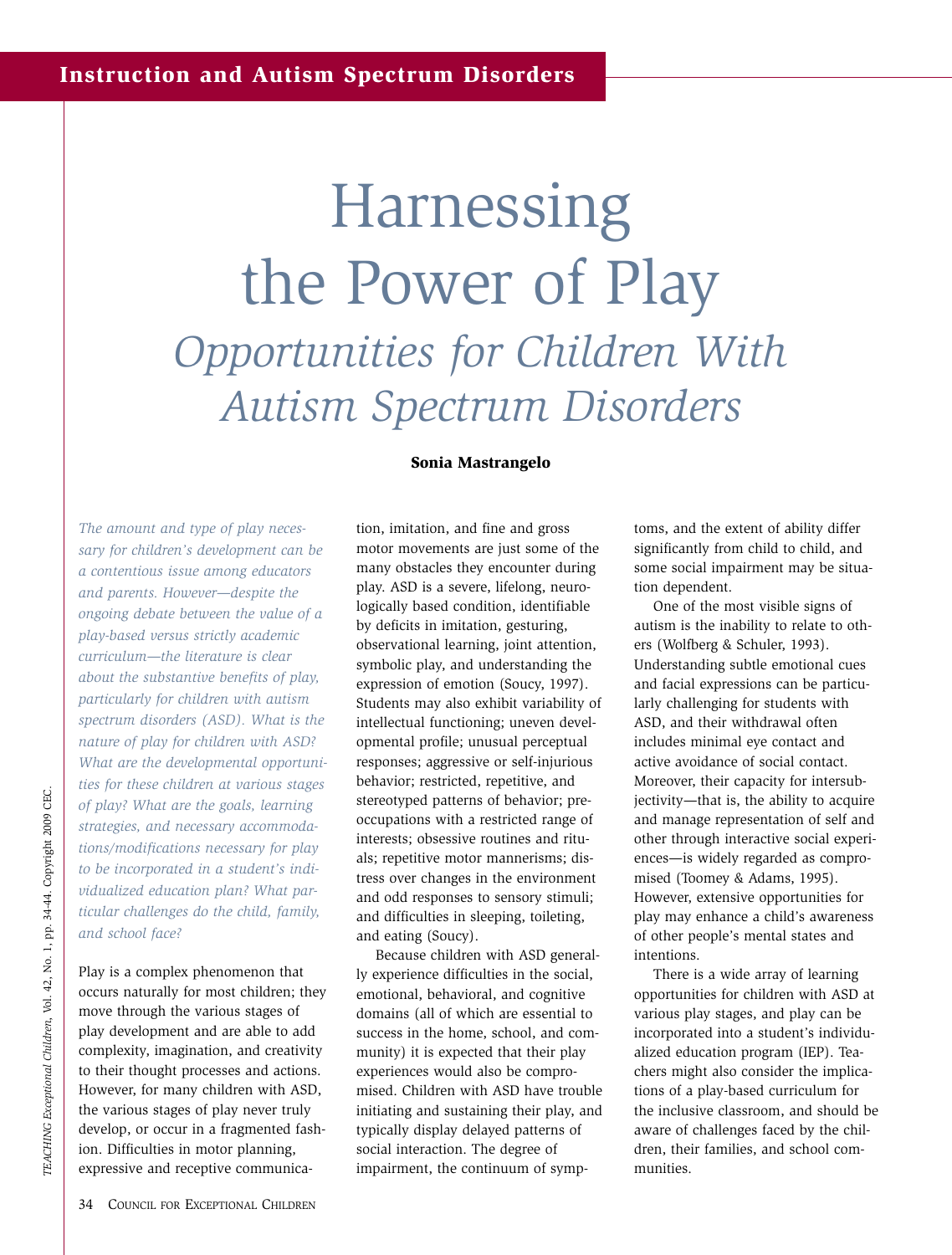## **Definition of Play**

There is a vast amount of literature reflecting the difficulty in defining *play*—it is a large idea that influences human experience from childhood to adult life and therefore changes over time. Definitional variations also reflect scholarly discipline, ideology, and cultural preferences (Sutton-Smith, 1995). My working definition incorporates the descriptions put forth by Garvey (1977); Rubin, Fein, and Vandenberg (1983); and Smith and Vollstedt (1985), who propose that play

- Is pleasurable and enjoyable.
- Has no goals imposed from the outside.
- Is spontaneous, voluntary, and intrinsically motivating.
- Involves some active engagement on the part of the player.
- Requires attention to the means over the end production of the action or activity.
- Is flexible and changing.
- Must have a nonliteral orientation.

It is important to note that children whose functioning has been compromised—such as children with ASD may show a variety of features in their play (e.g., inflexibility, concreteness, constrictedness, impulsivity, irrationality, unreliability, and inability to engage in or sustain imaginative play) that are not generally accepted in the definition of play (Hellendoorn,Van der Kooij, & Sutton-Smith, 1994). Children with ASD do exhibit play, although the type and quality of their play varies from those children who appear to be following a typical developmental trajectory.

Play has been categorized according to ages and stages, and various terminology has been used to describe its progression. Along with the difficulties inherent in defining play there are also challenges in categorizing play stages, because theoretical orientations along with whether researchers observe play in solitary or social contexts influences one's understanding of play stages (Garner, 1998). Researchers and practitioners have used both social and cog-

nitive stages to categorize play. The social stages include: solitary; parallel; associative; and cooperative (also called peer play, sociodramatic play). The cognitive stages include: object play (also called practice, exploratory, manipulative play); functional; pretend/symbolic play; and games with rules. Many of the stages overlap and some have further subdivided the stages to include social and motor play.

In typically developing children, play skills begin during infancy and progress in a somewhat sequential fashion during the first few years of life. According to Minor (2003), functional play and symbolic play generally develop sequentially. Within each play category there exists multiple levels, and it appears that overlap exists among the ages at which the skills first appear. For example, a child may demonstrate the ability to occasionally place the correct three-dimensional shapes in a sorter at 13 months (functional play); however, the skill may not mature and increase in frequency and accuracy until 19 months.

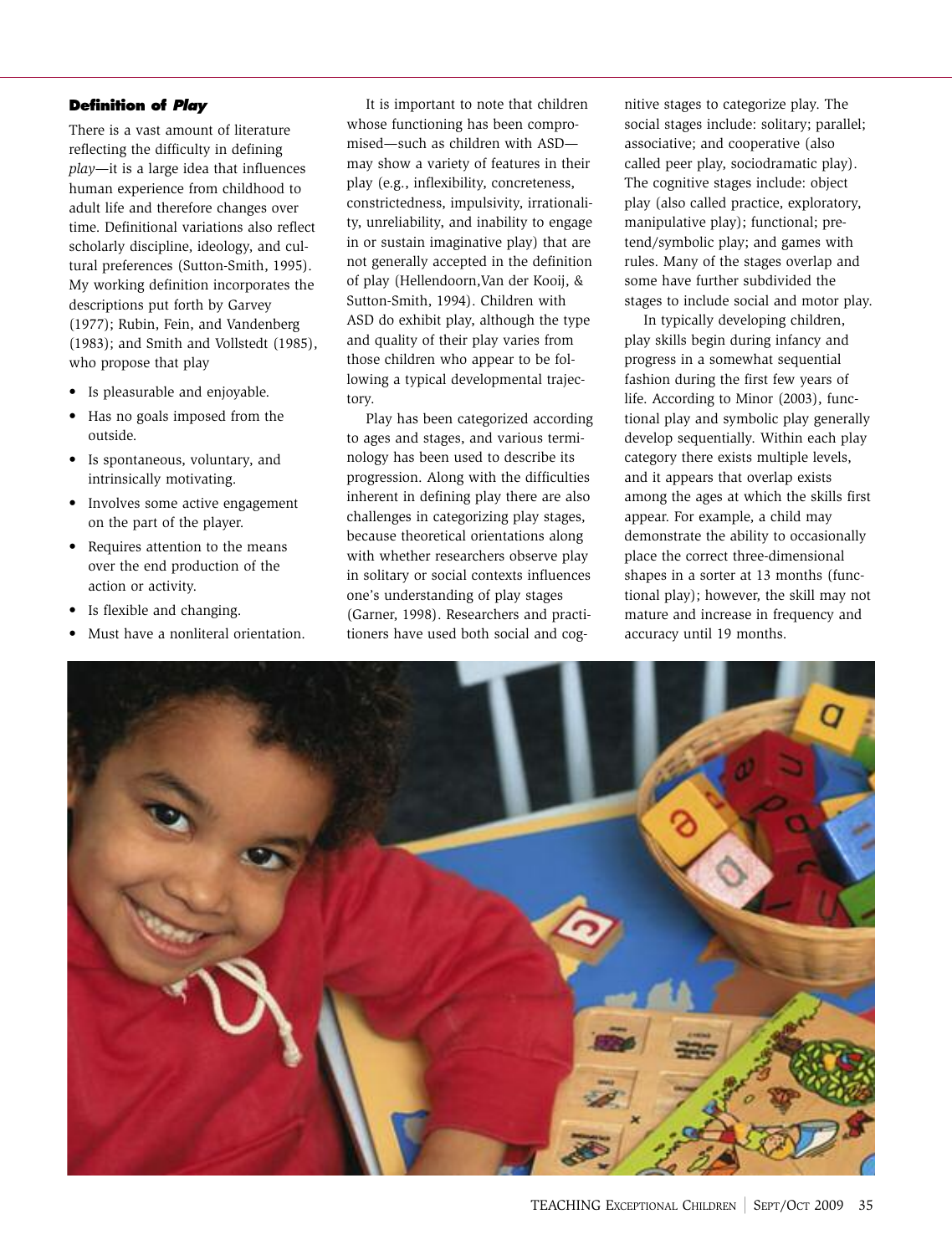In this article, I discuss the cognitive (rather than social) stages of play development because the majority of research studies on play and ASD come from the field of psychology, where such cognitive terminology is used. Further, this discussion includes peer play as a separate category because it is an important dimension of symbolic play that requires unique consideration—it is a common goal in play therapy for children with ASD.

## **Learning Opportunities for Children With ASD at Various Play Stages**

Many accepted definitions of play would otherwise fail to recognize that children with ASD demonstrate any play behaviors whatsoever. However, applying our working definition of play, I would argue that many of the more structured, behaviorally based play interventions are far too adultdirected, goal-oriented, and involuntary to be deemed true play. Further, because many behavioral approaches (e.g., applied behavior analysis) involve the adult selecting the toys/materials, setting, and activity, it is difficult to ascertain whether the play is intrinsically motivating for the child with ASD or if play is not developing because the child lacks motivation to engage with items chosen by someone else.

Although children with ASD may demonstrate only fractions of what might be considered play, any attempt to engage with either an object or person can be turned into a playful interaction filled with learning opportunities. There is a variety of prospects for enhancing growth and development for children with ASD at various play stages.

## **Developing Nonverbal Thinking, Communication, and Imitation Skills**

Children with ASD typically demonstrate strengths in the nonverbal thinking and visual domains (Quill, 1995); using visually based approaches will generally yield excellent play skills. Children can be exposed to a variety of nonverbal tasks, such as simple sorting and matching, that will later help them with differentiating objects. This basic skill can then be transferred to an interactive reciprocal exchange between the child with ASD and a play partner. Sorting and matching tasks can be expanded to include two or more attributes (e.g., color, size, shape, texture, etc.) or two or more categories (e.g., utensils vs. toys). Puzzle tasks are also a form of sorting because the child is learning to place different pieces into specific spaces. Matching tasks, because they can be abstract, are often more difficult for the child with ASD; matching activities that require matching objects in the environment to drawings or photographs or more representative matching such as sorting pictures within specific categories, however, might be more helpful.

Communication skills (both receptive and expressive) also develop during play experiences. Hogan (1997) outlined the various stages of communication development that may be practiced during play:

*Use of visual information to communicate.* This type of communication, which is most often used to request something that the child wants, can easily be incorporated into play experiences. For example, a request to play with a peer using a specific toy could be communicated by giving the toy to the peer, by bringing the peer to the toy, by giving a picture of the toy to the peer, or by giving the peer a card with the toy name printed on it (e.g., car). It is important to always include visual means for communication during play activities because it is more meaningful, more motivating (communication in action), reminds the child that communication involves other people, and acts as a bridge toward more complicated or symbolic types of communication such as words.

*Signing.* The use of sign language helps with the development of spoken language (Miller & Eller-Miller, 1989). Spoken words should always be paired with manual signs so that the meaning of the signs can be transferred to the

# **Matching tasks, because they can be abstract, are often more difficult for the child with ASD.**

*Expressing needs.* This involves making some indication of need without necessarily directing the communication toward another person.

*Expressing specific needs.* This is typically motor communication, which may include reaching for objects, taking a person to an object, bringing an object to a person, or putting a person's hand on an object.

*Using gestures.* This stage includes pointing, looking back and forth between an object and another person, shrugging the shoulders, and other common gestures.

*Joint attention.* This is the ability to share attention with another person while both people are paying attention to the same object. For example, pointing to an object of interest is joint attention. Creating surprise situations during play may prompt joint attention, as may creating situations in which something unexpected happens.

spoken words. For some children, the use of signing seems to "pull" spoken language from them; for them, manual signs are an important transition to functional spoken language.

*Using words.* This includes developing and expanding vocabulary, providing modeling of clear spoken words, and encouraging spontaneous communication by placing toys out of reach, placing toys in tightly closed containers, and hiding toys under blankets. It is important to create play situations that do not require extensive prompting on the part of the adult. Further, providing visual images (even after the child begins to speak) will help resolve word retrieval difficulties.

Children with ASD may not necessarily progress through all levels of communication, or may skip some levels and easily master others. When creating play opportunities it is crucial to remember that the child's receptive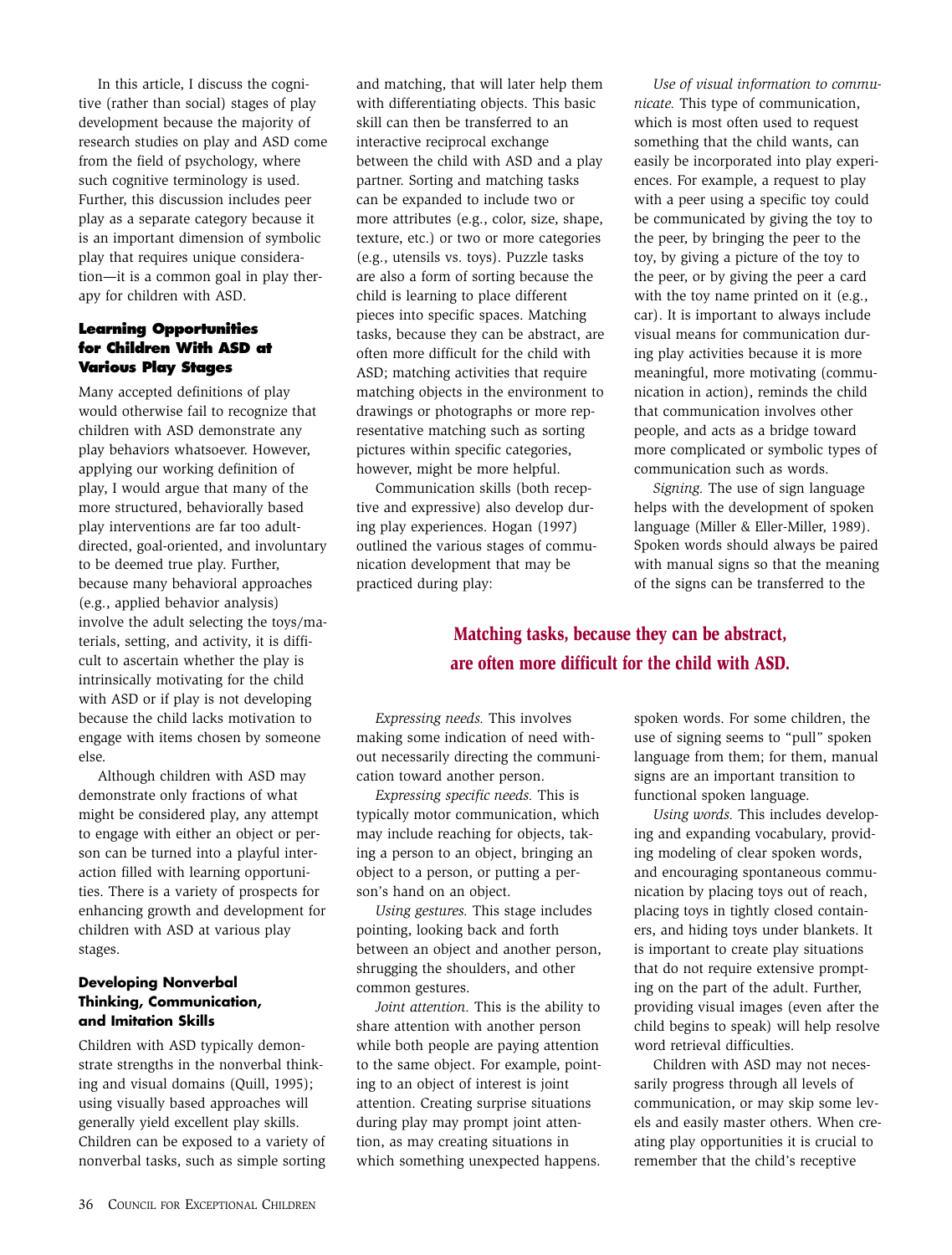communication may not be at the same level as his/her expressive communication. It is also important to have the child generalize the communication developed during play to peers and various environments.

Imitation skills are also being developed during play activities. According to Hogan (1997), the most difficult aspect of imitation is learning the imitation process and understanding that it can be used to learn new things. In the early stages, imitation can be developed by using facial expressions or objects. For example, shaking a toy rattle involves using an object for its intended use (also known as *functional play*). Imitation involving the use of actions that objects do not usually perform would be the next step during play experiences (e.g., rolling a drumstick across a table instead of hitting a drum). Turn taking during imitation can also be incorporated into various activities, supporting the development of more sophisticated play stages (e.g., sociodramatic play with peers). Giving children with ASD ample opportunities to imitate actions that they cannot see themselves performing will enrich their ability to engage in more complicated forms of play. For example, imitating the actions of a nearby puppet while the child is holding a puppet over his/her head is a skill that requires the child to perform without seeing his/her own actions. If the child comprehends matching, imitation games can be introduced—such as having a peer build a tower with specific colored blocks and then having the child with ASD imitate the design (and vice versa). The imitation of body movements usually follows object imitation. These types of activities can be easily introduced during recess and physical education with dyads or in larger groups.

## **Object Play**

During free-play situations, children with ASD explore objects less often and less thoroughly than their peers (Beeghly, 1998). However, with appropriate scaffolding (handing objects to the child one by one or limiting the physical space in which the child can

move), the child's exploratory play behavior increases (Beeghly). Promoting early object-directed (relational) play is important for the development of meaningful perceptual representations and the subsequent development of functional and symbolic play (Van Berckelaer-Onnes, 2003). Toy-play behavior is one of the first play experiences in which unusual play development can be detected in children with ASD. The manipulation of toys helps children to detect their varying characteristics, which in turn helps them give meaning to the toys. The oral and manual manipulation of objects allows infants to learn about the properties and classification of different objects, the causal relationship between events, and how to influence the world around them (Williams, 2003). For children with ASD, the goal appears to be the manipulation of the object rather than making sense of its properties.

Retrospective parental reports noted that young infants (later diagnosed with autism) demonstrated unusual patterns of visual inspection (twisting an object close to the eye; Williams, 2003). Researchers at Leiden University developed an intervention program based on toy-play, and found significant differences in toy-play behavior between children with autism and other groups such as children with hearing impairments or learning disabilities (Van Berckelaer-Onnes, 2003). They concluded that children with autism showed limited and stereotyped activities due to an inability to give meaning to the toys: The children with autism only saw details of the toys and were not able to combine these into meaningful wholes. The toy-play program developed at Leiden University attempts to improve the exploration and understanding of toys for children with ASD, and includes specific materials and methods.

*Materials.* These should be different in texture, weight, shape, color, and sound because children with ASD have difficulty integrating incoming stimuli. Different senses (vision, hearing, feeling, etc.) are addressed at the same time. Toys are related to the four play

levels (manipulation, relational play, functional play, and symbolic play).

*Methods.* First, children are assessed to ascertain their level of perception. The trainer and the child sit in a rightangled corner, not facing each other. The intention is that the child focuses on the toys. The trainer offers a toy to the child. At first children are allowed to manipulate the toy by themselves and then the play-trainer demonstrates other ways of manipulating the toy and gives the toy back. The child gets a second opportunity to manipulate the toy. The trainer does not focus on the functional use of the toy but emphasizes the various sensory, manipulative, and relational possibilities. The program is not based on behavior modification, but is designed to stimulate the experience that play is pleasurable in itself.

Children with ASD require extensive opportunities to engage in objectdirected play so that their level of understanding will become more coherent and meaningful. Both sensory and motor experiences along with cause and effect understanding are promoted in object play, allowing children to explore the properties of objects and use their senses (e.g., visual tracking, feeling, and hearing) to learn.

## **Functional Play**

For most children, the ability to use an object in accordance with its socially designated function (such as putting a toy pan on a stovetop) occurs at approximately 13 to 15 months. Functional play does not necessarily involve pretense; the child may regard a toy pan as a small—yet real—pan (Williams, Reddy, & Costall, 2001). Gaps in the functional use of objects may actually be the result of a child's difficulty relating to people (Williams et al.): People play a vital role in showing children how to use objects properly, by making certain aspects salient within the context of joint attention and imitation. Because children on the autism spectrum fail to engage other people in their use of objects or fail to use other people to guide their own dealings with objects, they do not receive information about how to use the objects in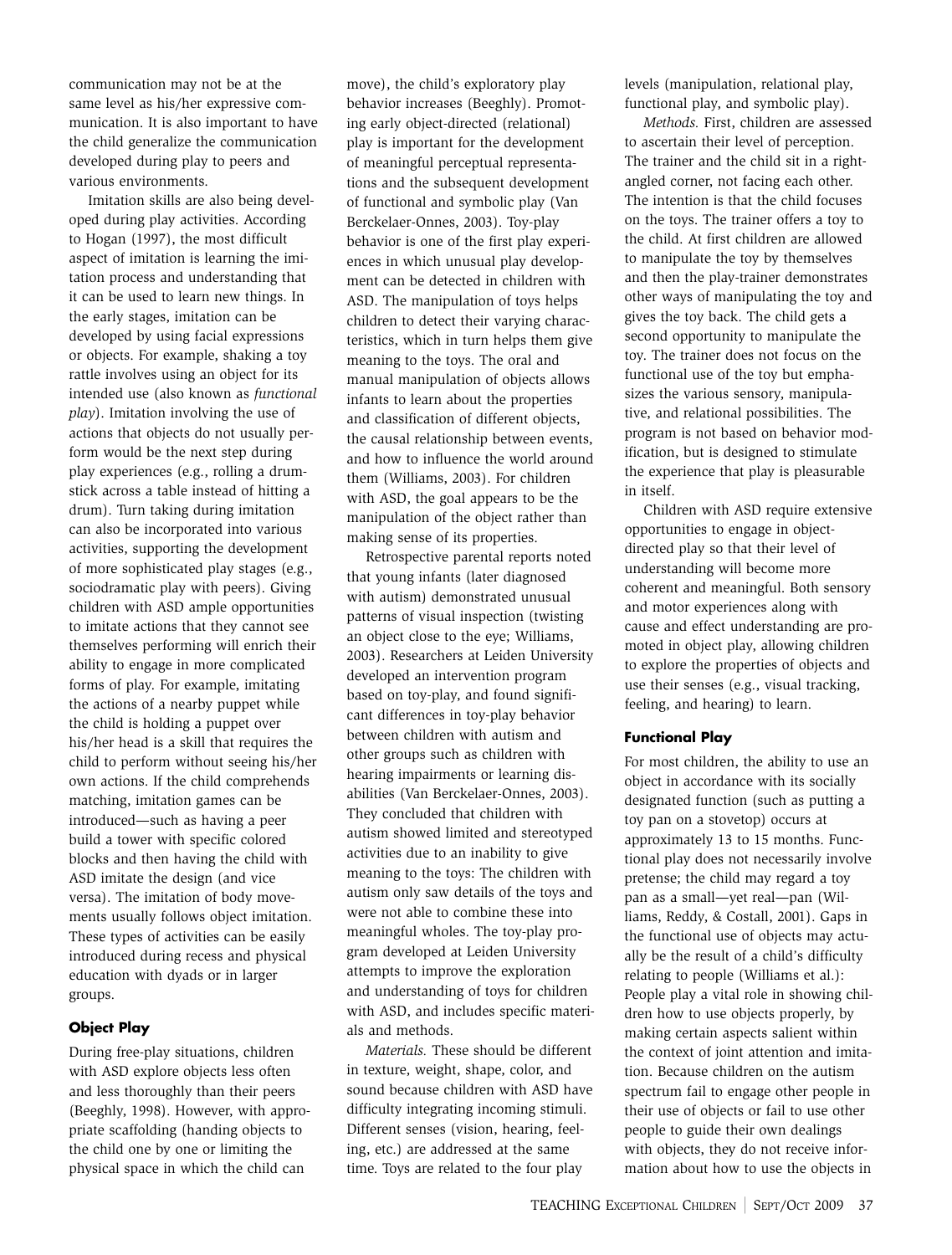functionally appropriate ways. During functional play children learn to name objects and make associations, both of which help them develop the more complex skills needed during symbolic/pretend play. Unfortunately, little research has been conducted on how to facilitate the development of functional play in children with ASD, although prompting procedures have been shown to be successful (Charman & Baron-Cohen, 1997).

## **Symbolic Play**

Ungerer and Sigman (1981) posited that the number of symbolic play acts exhibited by children with ASD is correlated with their level of expressive and receptive primary language skills. In addition to this link with language, symbolic play also relies on social awareness. As play scenarios become more complex they almost always contain themes modeling common social interactions. Therefore, a child's understanding of the social world may also become a critical factor in the ability to create and maintain elaborate pretend play scenarios (Fein et al., 1991).

There is evidence that the symbolic play of children with ASD can serve to highlight language potentials, and that play qualities are of higher predictive value than IQ scores in assessing the prognosis of language development (Jarrold, Boucher, & Smith, 1993). The that there is a definite positive correlation between symbolic play and language during the early stages of language acquisition in both typically developing children and those with ASD. Singer and Singer (1990) provide an excellent analysis of the value of symbolic play:

Children expand their vocabulary, learn to name objects, learn how to form sentences or phrases by linking objects with actions and learn how to use descriptors such as adjectives and adverbs. They also learn about object constancies and about persistence in dealing with objects. They form event schemas and scripts about what one does or expects of others in a variety of situations (i.e., from eating out in restaurants to attending parties, or keeping doctor appointments). Children also learn strategies for solving problems, from the simple uses of sticks as levers to problems of orderly sequence, number-object relations and cause and effect. These all fall under convergent cognition. Furthermore, creative processes, that is, the ability to produce varied and flexible associations (divergent cognition) also develop. The child also learns a flexible use of narrative thought, the ability to shift between, on the one hand, the need to remember or anticipate

**During functional play children learn to name objects and make associations, both of which help them develop the more complex skills needed during symbolic/pretend play.**

idea that play and language are interrelated is not surprising; both involve a communicative function of sharing objects with others, and children use both play and language to experiment and thereby learn about symbolic transformations and various self/other relationships. Lewis (2003) regarded play as instrumental in developing both the comprehension and production aspects of language; Fein and colleagues (1991) demonstrated that symbolic play is closely related to language production and comprehension, and

events, and on the other, the need to engage in formal logical thought and clear communication. Symbolic play also brings out the beginnings of reading, writing, or story comprehension. (p. 29)

During symbolic play children use language to make and manipulate metarepresentations, make inferences about causes and predictions about future events, distinguish reality from fantasy, and express mental experiences. Symbolic play characterizes the ability to believe, expect, hope, and manipulate relations in others (Singer & Singer, 1990).

It is important to introduce the child with ASD to the world of symbolic play, visualization, and imagery. For example, when the child wants juice, make the teddy bear thirsty, too. Greenspan and Wieder (1998) provide a list of strategies and suggestions for helping the child with ASD build a symbolic world:

- Identify real-life experiences the child knows and enjoys and have toys/props available to play out those experiences.
- Respond to the child's real desires through pretend actions (e.g., if the child puts his/her foot in a pretend pool ask "Is it cold?").
- Encourage role-playing with dressup, props, puppets.
- Use a specific set of figures/dolls to represent family members.
- Substitute one object for another when props are needed (e.g., spoon is a birthday candle).
- Help the child elaborate on intentions—ask who is driving the car, where it is going, whether he has enough money, did he remember the keys, and so forth.
- Insert obstacles into the play (e.g., make the bus block the road).
- Use play to help the child understand and master ideas/themes which may have frightened him/her (fantasy vs. reality).
- Match your tone of voice to the situation during play (e.g., pretend to cry when the character is hurt).
- Discuss the child's abstract themes such as good guy/bad guy, separation/loss, and various feelings such as fear, jealousy, and anger.

Many children with ASD begin symbolic play as something rote and mechanical. One parent described her child's symbolic play in the following way:

Dylan's play still had a flat quality to it. People and animals went through their paces mechanically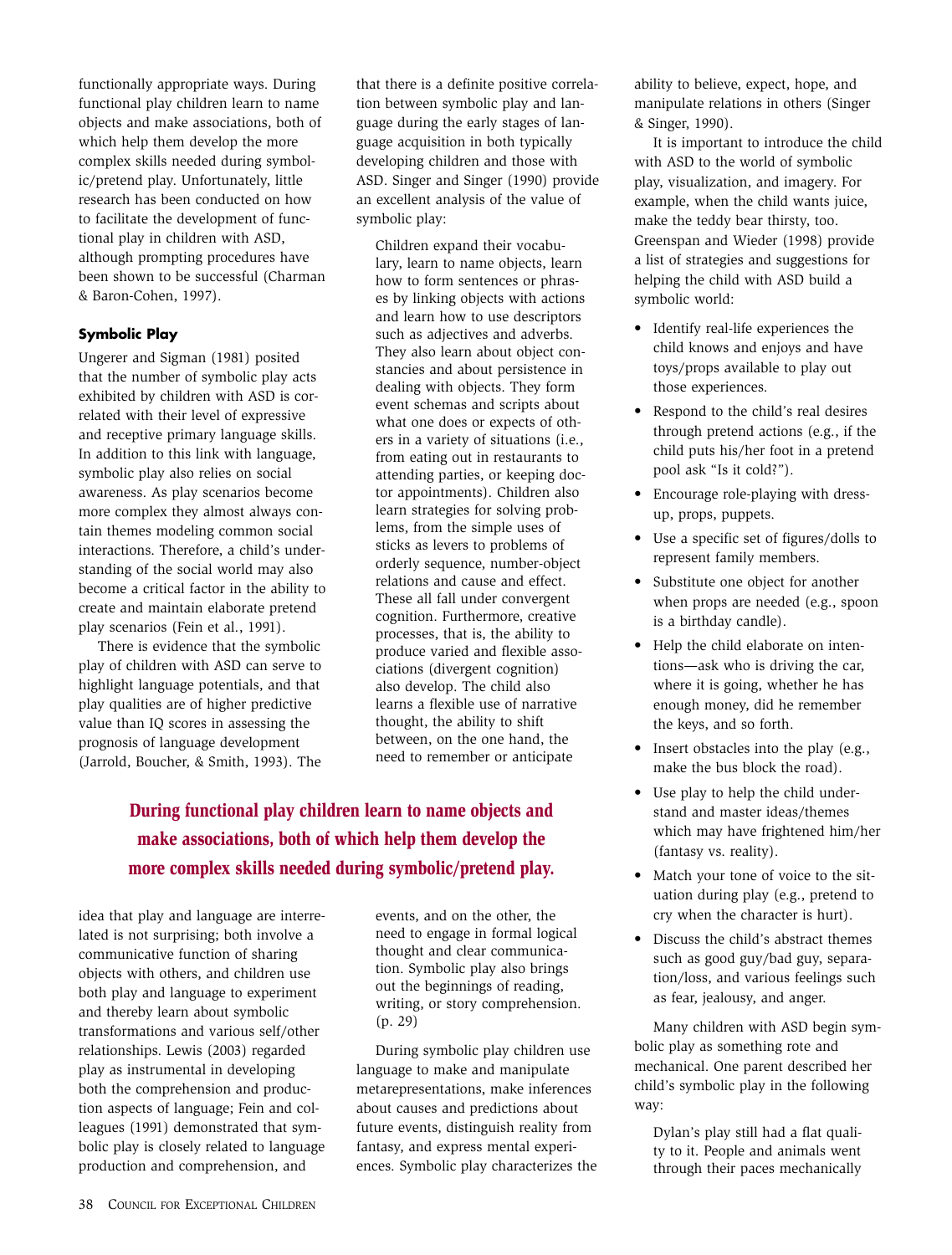with no emotion. They woke up, ate meals, went to school or work, went home. They never fought, never got frightened. There were no good guys and bad guys, no scary monsters, none of the fantasy elements that so often populate children's play, through which they work out their feelings and develop reality testing. (Greenspan & Wieder, 1998, p. 52)

If a child with ASD merely pushes a car or train back and forth without having it go anywhere, it could be due to an inability to make predictions, engage in two-step actions, or think abstractly. Difficulties with language and motor planning may also thwart a child from developing elaborate symbolic sequences during play. Expressing ideas symbolically requires longer sequences of actions (Greenspan & Wieder, 1998) and the capacity to sustain the object in thought (develop an image or cognitive map of the object in its physical absence).

## **Peer Play**

Children with ASD often have difficulty establishing and maintaining relationships with peers. These challenges become even more apparent in the school setting and may include an inability to greet others; difficulties with imitation, following instructions, sharing toys, and taking turns; and an inability to ask for help and request objects/events. This is largely due to the nature of the disorder that prevents children from processing information internally so that it can be related to external events. Difficulties in social interaction and reciprocity are the primary diagnostic and defining characteristics of ASD and are often complicated by the impairment of communication and imagination. The social play of young children with ASD generally has less proximity to peers, reduced levels of social initiation, fewer responses to social overtures, and more solitary activities as compared to the play of children with other developmental disabilities (Watson, Baranek & DiLavore, 2003).

In her literature review of social interventions with demonstrated empirical support, Rogers (2000) emphasizes the important role peers play in developing social and communication skills in children with ASD. Peer-mediated techniques for increasing interactions between typically developing students and those with ASD include: (a) teaching peers to persistently initiate contact with a child with ASD (e.g., sharing, helping, giving, affection, and praise), and (b) teaching peers through role playing so that the learned techniques can be used with a child with ASD. These strategies have been successful in maintaining high rates of social reciprocity for both parties and decreasing inappropriate behaviors. Peer tutoring using incidental teaching, adult instruction in social games, social skills groups, and "circle of friends" are all well documented interventions that effectively involve peers to promote social engagement (Rogers).

The wide array of research on peermediated buddy programs for children with ASD has resulted in a refinement of techniques and strategies to make the programs effective for both the child with ASD and the peer helpers. Myrick and Bowman (1981) describe four necessary peer buddy characteristics: being caring, accepting, understanding, and trustworthy, and note that these qualities should be highlighted when training a peer buddy so that they can understand the importance of the helping relationship. The aim of many peer-mediated buddy programs is to establish a strong, mutually satisfying, social relationship between the child with ASD and the peer buddy. In this model, students directly attempt to influence a peer's social behavior through some form of social interaction. The three most common approaches include: (a) proximity interventions (socially competent children are placed together with intellectually and/or physically challenged children and are instructed to play with these children with no specific training); (b) prompting/reinforcing interventions (peers are trained to prompt and reinforce the social behavior of the child with special needs); and (c) peer

initiated interventions (typically developing peers are instructed and trained to initiate social contact with the target students; Roeyers, 1995).

Prizant, Wetherby, and Rydell (2000) suggest a transactional approach to peer play intervention that incorporates both developmental and ecological features. The key principles of their approach include:

(a) engineering environments so that naturally occurring interactions and play routines are consistent, predictable and familiar, (b) controlling for novelty within interactions and the environment, (c) fostering shared control/reciprocity among social partners, (d) acknowledging unconventional verbal and social play behaviors as purposeful and intentional, (e) enhancing intrinsic motivation through highly predictable joint action routines, (f) creating multiple opportunities for expressing communicative intent to establish joint attention and social interactions, and (g) systematically transferring active participation and support from the adult to peers. (p. 198)

The movement toward full inclusion of young children with disabilities in the general education classroom has accentuated the need to promote reciprocal peer interaction among children of varying abilities (Zercher, Hunt, Schuler, & Webster, 2001).

## **Play and the Child With ASD in the Inclusive Classroom**

Many play strategies do not take into account possible environmental obstacles (e.g., a classroom with 30 children). Children with ASD can be easily overloaded by sensory stimuli (e.g., fluorescent lights, loud voices, etc.); give careful consideration to the classroom set-up, including seat assignments. Mastrangelo (2005) demonstrated that children with learning difficulties (such as a learning disability) and low self-esteem made the best peer buddies for children with ASD because these children felt empowered to be in a leadership role where they could finally be cast as helpers rather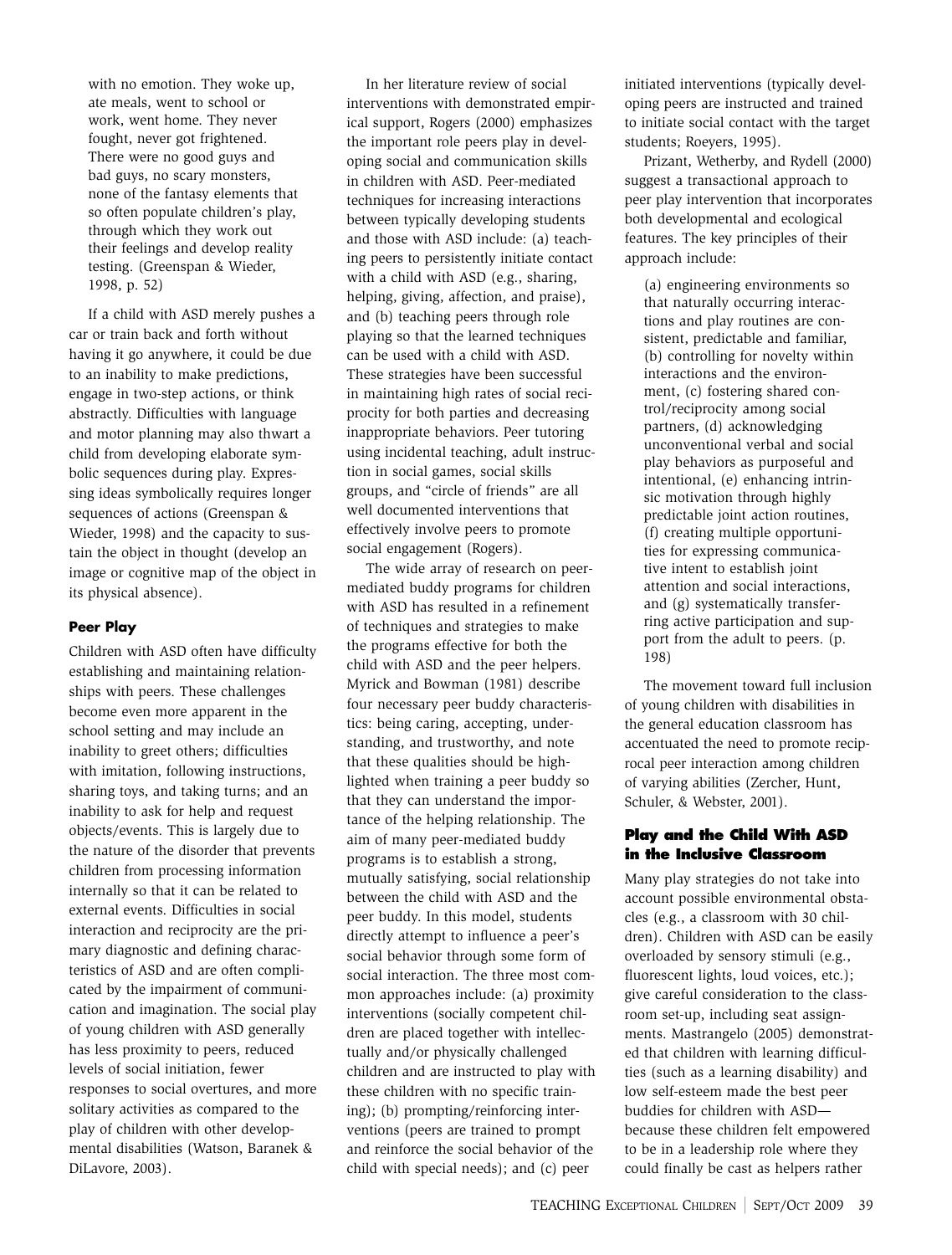#### **Table 1. General IEP Goals Supported by Play Experiences**

| Goal                    | <b>Play Experience</b>                                                                       |  |  |  |  |
|-------------------------|----------------------------------------------------------------------------------------------|--|--|--|--|
| Social-Emotional        | Interact with peers of all abilities, interests, & talents                                   |  |  |  |  |
| Development             | Develop social/communication skills                                                          |  |  |  |  |
|                         | Develop turn-taking skills                                                                   |  |  |  |  |
|                         | Become an active participant                                                                 |  |  |  |  |
|                         | Sustain attention and concentration                                                          |  |  |  |  |
|                         | Develop initiative and risk-taking behaviors<br>(e.g., spontaneously inviting peers to play) |  |  |  |  |
|                         | Develop and/or continue to develop relationships and<br>maintain friendships                 |  |  |  |  |
| Motor Development       | Improve eye-hand coordination                                                                |  |  |  |  |
|                         | Develop fine/gross motor skills                                                              |  |  |  |  |
| Communication           | Use verbal expression                                                                        |  |  |  |  |
|                         | Develop expressive/receptive language skills                                                 |  |  |  |  |
|                         | Develop skills in written expression                                                         |  |  |  |  |
| Personal<br>Development | Develop independent thinking and problem-solving<br>strategies                               |  |  |  |  |
|                         | Develop independent use of specialized equipment                                             |  |  |  |  |
|                         | Develop life skills                                                                          |  |  |  |  |
|                         | Develop self-advocacy                                                                        |  |  |  |  |
|                         | Develop choice-making skills                                                                 |  |  |  |  |
|                         | Learn rules of safety                                                                        |  |  |  |  |
|                         | Learn concept of personal space                                                              |  |  |  |  |
|                         | Develop self-confidence and self-esteem                                                      |  |  |  |  |
|                         | Develop creativity and curiosity                                                             |  |  |  |  |
|                         | Increase flexibility and adaptability to changes and<br>routines                             |  |  |  |  |

than feel helpless. Further, although the peer buddying began as a mentorship program in Mastrangelo's study, the friendships were maintained long after the study was completed.

## **Developing IEP Goals**

Many parents and teachers view play as an add-on, and may not be inclined to see the value of including it on a student's IEP. The perception is that play takes away from academic learning and this is particularly true as the student moves through the primary grades (Mastrangelo & Killoran, 2007). Bodrova and Leong's (2003) research has clearly shown the opposite: Children in classrooms where teachers used Vygotskian strategies to enhance play and who spent almost half of their class time in play (50–60 minutes) scored higher in literacy skills than students in control groups. Not all play is created equal; it is dependent upon the teacher's approach, classroom materials, and time. It is not surprising that parents and teachers have conflicting views on the value of play and whether it should form an integral part of the curriculum.

IEP play goals can cross various domains, supporting behavioral, socialemotional and cognitive development, along with communication, organization, and motor development. Table 1

demonstrates how play experiences may address IEP goals.

General IEP goals can be further developed into specific learning expectations or skills, with the student's IEP delineating the strategies/accommodations to be used as well as the relevant assessment for each. Table 2 illustrates how to break down a goal (here, social/communication skills) this way, as well as how to incorporate play opportunities.

The play curriculum is filled with opportunities for children to develop various skills. With adequate play provisions, children with ASD can flourish socially, emotionally, and cognitively. Parents will be more inclined to accept and embrace an IEP that is based on a child's developmental level, reflects the student's interests and motivations, and clearly articulates the development of skills through play opportunities. Because children with ASD are more likely to persevere with activities or objects that are highly motivating and interesting for them, it is important to incorporate these into the program regardless of their eccentricity. Children with ASD will be more inclined to accept children into play that incorporates objects that are highly salient for them (e.g., their perseverations).

## **Assessment of Play Skills**

Teachers must remain flexible and develop teaching and assessment strategies (e.g., oral presentation of learning, conferencing with the student, and breaking play activities into smaller chunks) specific to the child and the play activity. One way to assess children's play is to develop a chart that lists the various classroom centers and includes various play behaviors (i.e., specific IEP objectives). The assessor checks off and comments on whether the child is demonstrating any of the behaviors at the specific center (see Table 3). Videotaped documentation allows the educational team to review subtleties that might be missed while observing children engaged in play. Teachers can also assess and evaluate students during play by listening to language; analyzing social behaviors within the activi-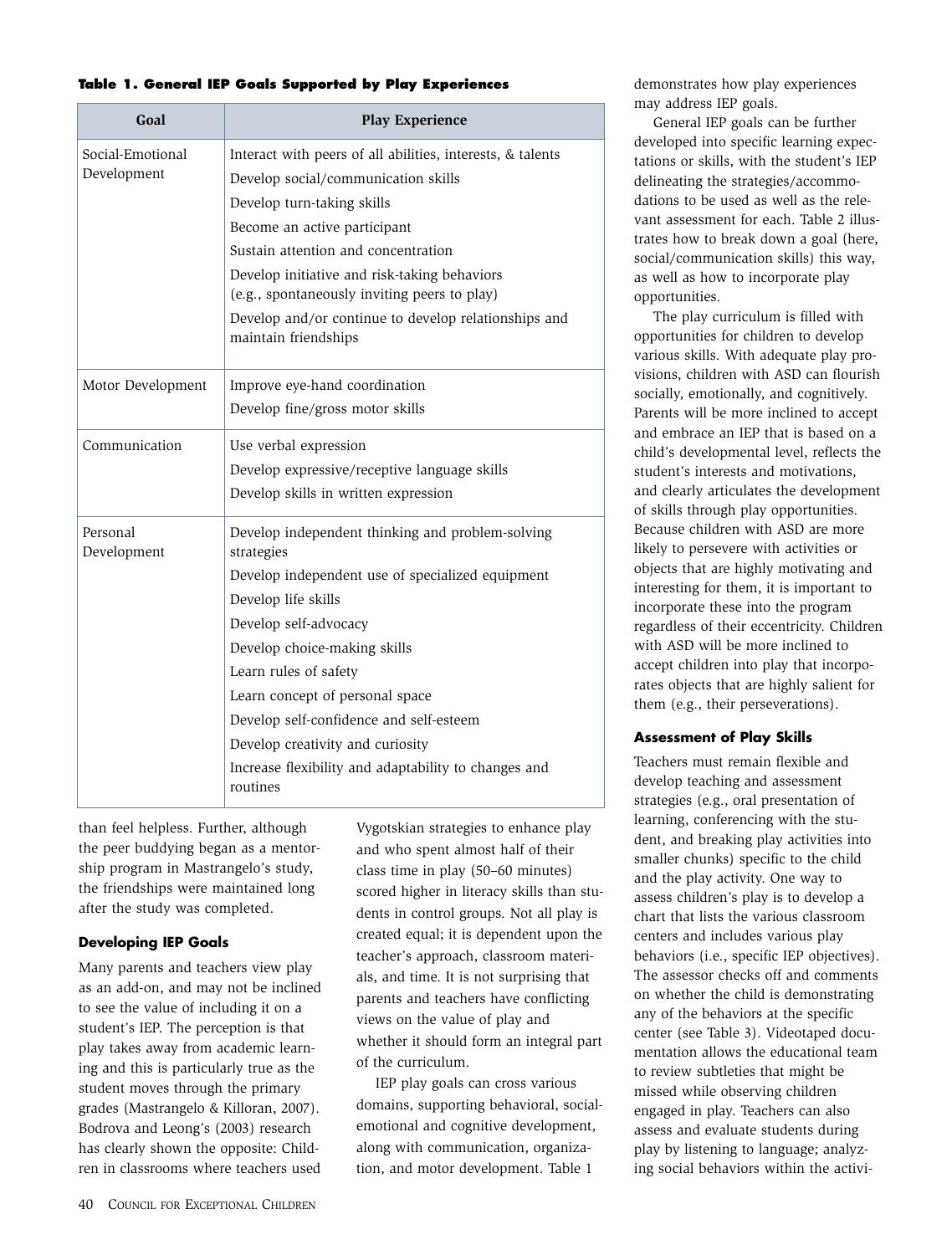| <b>IEP Goal</b>                            | <b>Learning Expectations/Skills</b>                                                                                                                                                                                                                                                                                                                                                                                                                                                                                                                                                                                                                     | Teaching Strategies/<br><b>Accommodations</b>                                                                                                                                                                                                                                                                                                                                                                                                                                                                                                                   | <b>Assessment</b>                                                                                                                                                                                                         |
|--------------------------------------------|---------------------------------------------------------------------------------------------------------------------------------------------------------------------------------------------------------------------------------------------------------------------------------------------------------------------------------------------------------------------------------------------------------------------------------------------------------------------------------------------------------------------------------------------------------------------------------------------------------------------------------------------------------|-----------------------------------------------------------------------------------------------------------------------------------------------------------------------------------------------------------------------------------------------------------------------------------------------------------------------------------------------------------------------------------------------------------------------------------------------------------------------------------------------------------------------------------------------------------------|---------------------------------------------------------------------------------------------------------------------------------------------------------------------------------------------------------------------------|
| Develop social/<br>communication<br>skills | Learn and generalize the rules of social<br>interaction (e.g., reciprocity, turn taking)<br>Understand the nonverbal social<br>behavior of others<br>Use appropriate nonverbal communica-<br>tion (e.g., eye gaze, facial expression,<br>conventional gestures, volume, tape, rate<br>of speech)<br>Maintain an acceptable social distance<br>Be able to begin, maintain, and end a<br>conversation<br>Develop coping skills (e.g., regarding<br>anxiety, frustration)<br>Repair conversations and ask for<br>clarification<br>Minimize difficulties in topic manage-<br>ment (e.g., preoccupation with one topic)<br>Learn to initiate play with peers | Teach problem-solving/decision-<br>making skills/conflict resolution<br>Teach initiating techniques<br>Use social stories, comic strip con-<br>versations, and scripts<br>Video modeling<br>Use drama and role playing<br>Use cooperative games<br>Pair with student of similar interests<br>Use inclusive strategies (e.g., circle<br>of friends, peer mentors)<br>Use inclusive language and encour-<br>age collaboration<br>Invite participation in groups<br>Teach perspective taking<br>Provide a safe and accepting class-<br>room and school environment | Track frequency of<br>positive/negative<br>interactions during play<br>Anecdotal reports<br>Student self-assessment<br>Conference with student,<br>parents, staff, agencies<br>Record effectiveness of<br>techniques used |

## **Table 2. Expanding a General IEP Goal to Delineate Expectations, Skills, Strategies, Assessment, and Play Opportunities**

ty; observing how children select, approach, and complete play tasks; observing how children interact with other children; and by observing how children use manipulatives (Barrett, Littleford, Valee, & Wannamaker, 2000). Continuous assessment of the student's play allows the teacher to (a) determine the child's current strengths, needs, and interests; (b) develop appropriate curriculum expectations for the student's IEP; (c) adequately plan, implement, and revise the IEP; (d) pinpoint specific difficulties; and (e) inform parents, support personnel, and other teachers about the student's development. Moreover, these assessments provide valuable information to other support personnel who may be working with the child.

Brown and Murray (2001) suggest teachers should assess play skills in a variety of settings with a variety of materials. Popular play-based assessments (i.e., Transdisciplinary Play Based Assessment (TBPA), Linder, 1993; Play in Early Childhood Evaluation System (PIECES), Kelly-Vance & Ryalls, 2005; Play Assessment Scale, Athanasiou, 2007) do not account for

the variations in play seen in children along the autism spectrum. In their discussion of assessments, Brown and Murray note that "traditional assessments assume that play development is a linear process and they do not easily translate into interventions for children who exhibit discontinuities in development" (p. 313). Teachers can create an individual play profile for an individual student by observing the child in naturally occurring play contexts. Moreover, videotaping sessions of children's play allows the teacher to review segments in order to closely examine a child's motivation and interest, and to take notes.

Wolfberg's (2003) model for observing play considers both the symbolic and the social aspects of play. The symbolic categories include (a) no interaction with play materials, (b) manipulation of materials, (c) functional use of play materials, and (d) use of materials in a symbolic way. The social categories include (a) isolated play, (b) orientation (where the child observes other children playing but does not interact with them), (c) parallel play,

and (d) common focus in play with other children.

Play provides a useful index of a child's general developmental status. In addition, watching children at play provides opportunities to gather data and is a nonthreatening way to obtain valuable information on all children, including those with behavior difficulties, cognitive and language delays, inattention, and/or impairment of motor function. Play assessments are applicable to many children whose impairments may negate the validity of conventional assessment instruments.

## **Challenges and Concerns**

## **Challenges for the Child With ASD**

Many children with ASD develop *learned helplessness* as a result of their inability to communicate and control their environment (Mistrett, Lane, & Goetz, 2000). There is a drive to have successful interaction with the physical and social world, and when children with ASD feel incompetent they begin to learn that they cannot do or cannot achieve. This learned helplessness further exacerbates the problem, because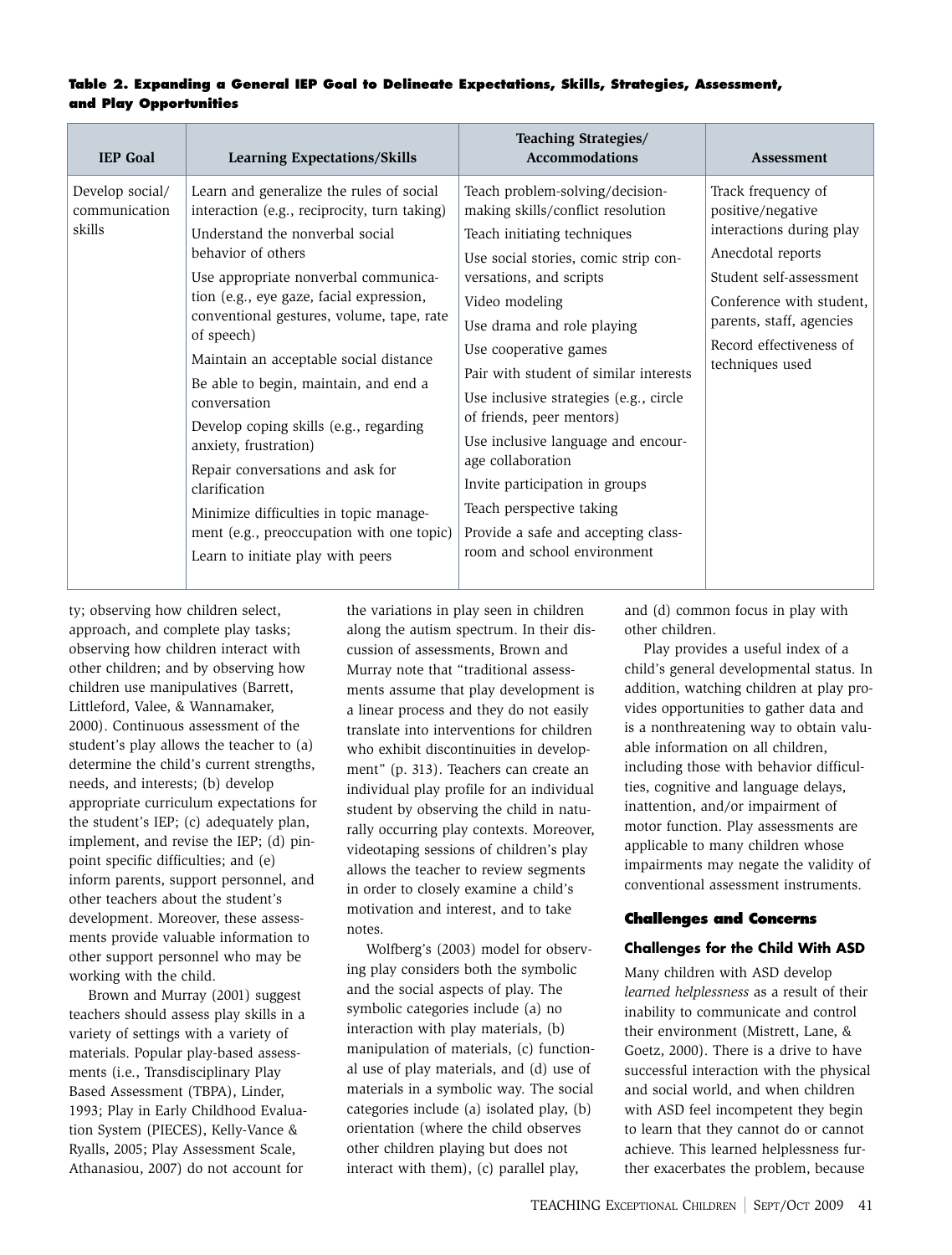|  |  |  | Table 3. Sample Assessment of Play Behaviors at Classroom Centers |  |  |  |  |  |  |
|--|--|--|-------------------------------------------------------------------|--|--|--|--|--|--|
|--|--|--|-------------------------------------------------------------------|--|--|--|--|--|--|

| Student:<br>Date:                                                                | Dress-Up/<br>House | <b>Sandbox</b> | <b>Water Table</b> | Playground | <b>Puppets</b> | Arts<br>& Crafts | Blocks/<br>Construction |
|----------------------------------------------------------------------------------|--------------------|----------------|--------------------|------------|----------------|------------------|-------------------------|
| Purposeful<br>exploration of<br>materials/toys (learns<br>through trial & error) |                    |                |                    |            |                |                  |                         |
| Sustains interest in<br>play                                                     |                    |                |                    |            |                |                  |                         |
| Imitates play<br>behaviors of play<br>partner                                    |                    |                |                    |            |                |                  |                         |
| Demonstrates<br>problem solving                                                  |                    |                |                    |            |                |                  |                         |
| Asks questions for<br>clarification                                              |                    |                |                    |            |                |                  |                         |

many children begin to develop lowself esteem and adults regard them with apathy. Children with ASD experience a battle between their internal drive to play and their inability to access play.

## **Challenges for the Family and School Community**

Parents of children with ASD may unknowingly promote play deficits and feelings of incompetence among their children. Mothers of children with ASD play less with and are more controlling of their children than are mothers of typically developing children (Hanzlik, 1989; Jobling, 2003). Jackson, Robey, Watjus, and Chadwick (1991) found that parents of young children with disabilities shift in their role, from play partners to medical coordinators. In their discussion of parental challenges, Mistrett et al. (2000) note that "spontaneous interactions become inhibited by the parent's anxiety over the medical condition of their child as well as by the reduced level of responsiveness that many children with disabilities exhibit" (p. 6).

Parents have the opportunity to foster development through play just as often, if not more often, than teachers do—through time at the park, play dates, family game time, and board games. Rough-and-tumble play, which parents can easily incorporate in the home environment, is an integral part of a child's development, and most children with disabilities benefit from it. Orr (2003) describes the effect of rough-and-tumble play on the development of the vestibular system and the importance of including it in the play repertoire.

One of the greatest challenges for parents and educators is limiting the desire to direct a child's play. Choice and control are essential in play, because they give children a sense of ownership; allow risk taking; and promote creativity, appreciation and confidence. One difficult situation educators face is deciding when to stand back and observe play, and when to jump in to extend and enrich children's play and development. There is a strong belief among educators, particularly those in the field of special education,

that children with ASD require more direct instruction than do their typically developing peers (Mastrangelo, 2005). As a result, play is often regarded as an add-on to many programs. Callas, Bruns-Mellinger, and King-Taylor (1998) assert that "the value of play can be difficult to explain to those who adhere to more traditional methods of direct instruction. Even more difficult is trying to convince the proponents of direct teaching and drill of isolated skills that young children" especially those with overreactive sensory systems—"do not learn well this way" (p. 21).

The benefits of play on the development of cognitive, social-emotional, communication, language, and sensorimotor domains are well recognized in the literature (see Greenspan & Wieder, 1998; Wolfberg, 2003). However, education programs for children with ASD often comprise strict medical and therapeutic interventions to compensate for deficits. The focus is on skill development, and play is used as a reward after the child has worked through various program areas. As a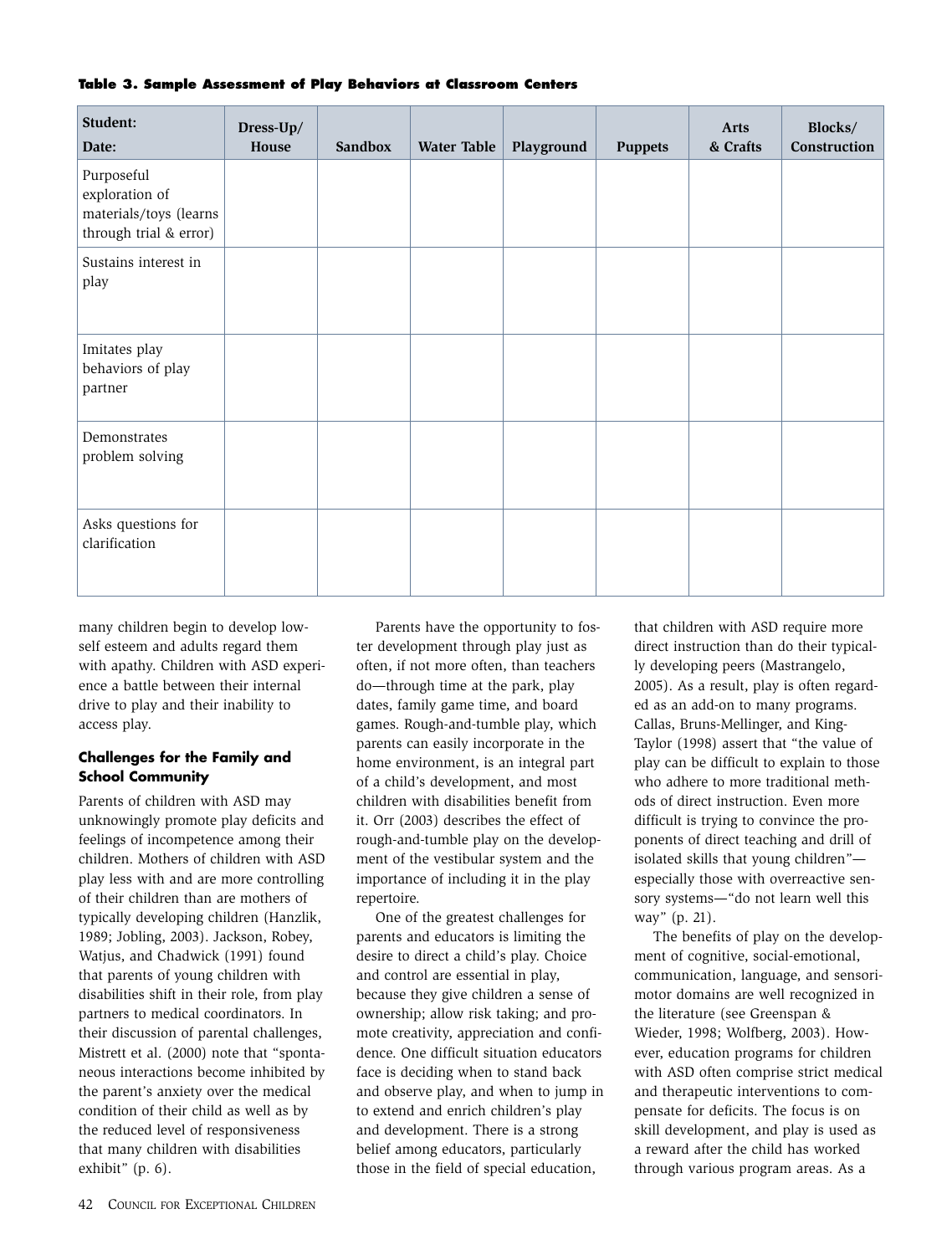result, play is often not intentionally included or delineated in the programming for children with ASD. An early study (Anderson, Hinojosa, & Strauch, 1987) indicated that when play is limited by internal (individual) and external (environmental) factors, the ability to learn and develop the skills and attitudes associated with play is also limited.

## **Recommendations for Program Planning**

Classroom-based play skills interventions should focus on the developmental readiness of the child with ASD. Terpstra, Higgins, and Pierce (2002) note that children demonstrate more acquisition and generalization of *developmentally* appropriate play activities rather than *age* appropriate activities when the developmental readiness of the child is considered. In addition, when beginning a play skills intervention program, both parents and teachers must consider the child's language development and use a variety of settings to engage the child in play (e.g., the classroom, playground, park, the child's home, and the home of a friend). The goal for both teachers and ning, it is crucial to consider the unique profiles of children on the autism spectrum.

## **Final Thoughts**

Play is an important component of any child's education: It is through play that children learn about the world around them, test ideas, ask questions, and come up with answers. It is all the more important to provide ample opportunities for play for children with ASD, so that they can begin to acquire the skills that will help them in other domains such as communication (expressive/receptive), reciprocity (turn taking), and sensory processing. It can be challenging to work on play skills with a child on the autism spectrum who is socially unresponsive, noncommunicative, and unwilling or unable to engage in play that requires social interaction rather than perseverative interactions with objects (e.g., spinning). Because much of the play of children with ASD involves manipulating objects with which they are thoroughly familiar, parents, teachers, siblings, and friends can begin reciprocal interactions with objects that are of salience to the child.

# **Play is not only a tool that pries open all areas of development and attempts to expand them; it is also a bridge between teacher and student.**

parents is to find ways to incorporate play in day-to-day experiences. Further, they need to build on the child's existing play abilities and compensate for the limitations imposed by the disability by providing the necessary accommodations and modifications to teaching, assessment, and the environment.

Children on the autism spectrum vary considerably in their ability to play, and some will demonstrate solid play skills at specific play stages. The wide disparity among children makes program planning difficult, and as a result many teachers resort to a universal method for all children. A one-sizefits-all approach is detrimental to a child's learning; when program plan-

Play is a powerful way to reach a child with ASD, and the key to success is balancing a developmental approach to play that encompasses some structure coupled with following the child's lead. Play is not only a tool that pries open all areas of development and attempts to expand them; it is also a bridge between teacher and student. Play is crucial in preparing children for adult life. Children with ASD can begin to develop positive play experiences if we take into account their level of development and make appropriate social contexts available to them. The overall goal is to ensure that children on the autism spectrum generalize the many skills they learn during play experiences to a variety of contexts and people. If we begin to make play an integral component of every child's daily educational and home life, then we are one step closer to moving the child up the developmental ladder.

## **References**

- Anderson, J., Hinojosa, J., & Strauch, C. (1987). Integrating play in neurodevelopmental treatment. *American Journal of Occupational Therapy, 41*, 421–426.
- Athanasiou, M. S. (2007). Play-based approaches to preschool assessment. In B. A. Bracken & R. J. Nagle (Eds.), *The psychoeducational assessment of preschool children* (4th ed., pp. 219–238). Mahwah, NJ: Lawrence Erlbaum.
- Barrett, J., Littleford, J., Valee, J., & Wannamaker, N. (2000). *Kindergarten years: Learning through play*. Toronto, Canada: Elementary Teachers' Federation of Ontario.
- Beeghly, M. (1998). Emergence of symbolic play: Perspectives from typical and atypical development. In R. M. Hodapp &. J. A. Burack (Eds.), *Handbook of mental retardation and development* (pp. 240– 289). New York: Cambridge University Press.
- Bodrova, E., & Leong, D. J. (2003). Chopsticks and counting chips: Do play and foundational skills need to compete for the teacher's attention in an early childhood classroom? *Young Children, 58*(3), 10–17.
- Brown, J., & Murray, D. (2001). Strategies for enhancing play skills for children with autism spectrum disorder. *Education and Training in Mental Retardation and Developmental Disabilities, 40,* 285–292.
- Callas, J., Bruns-Mellinger, M., & King-Taylor, M. (1998). Play. In E. A. Tertell, S. M. Klein., & J. L. Jewett (Eds.), *When teachers reflect: Journeys toward effective, inclusive practice* (pp. 1–36). Washington, DC: National Association for the Education of Young Children.
- Charman, T., & Baron-Cohen, S. (1997). Brief report: Prompted pretend play in autism. *Journal of Autism and Developmental Disorders, 27*, 325–332.
- Fein, D., Wainwright, L., Morris, R., Waterhouse, L., Allen, D., Aram, D., et al. (1991, February). *Symbolic play development in autistic and language disordered children*. Paper presented at the annual meeting of the International Neuropsychological Society, San Antonio, TX.
- Garner, B. P. (1998). Play development from birth to age four. In D. Fromberg & D. Bergen (Eds.), *Play from birth to twelve and beyond: Contexts, perspectives, and meanings* (pp. 137–153). New York: Garland.
- Garvey, C. (1977). *Play.* Cambridge, MA: Harvard University Press.